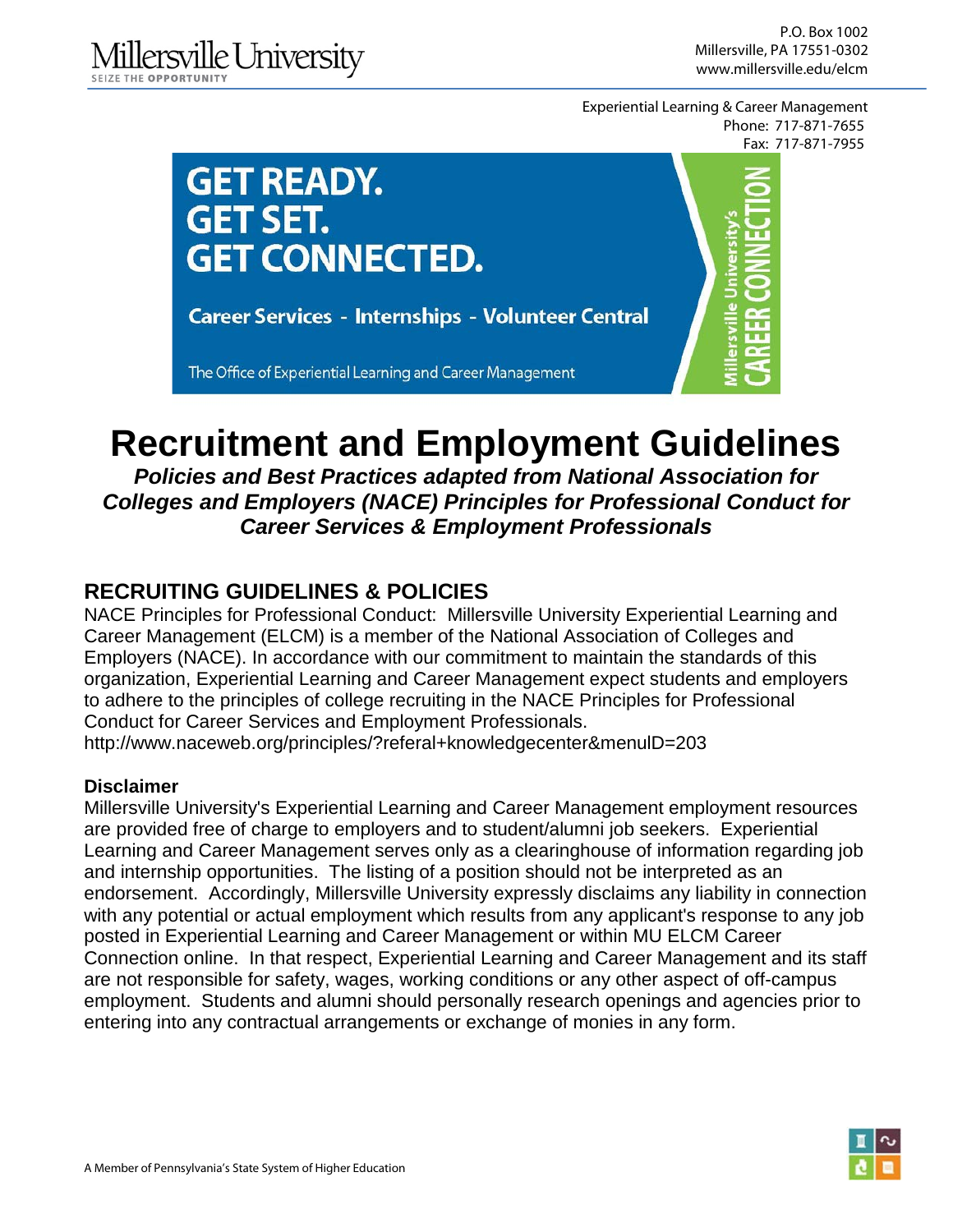# **Equal Employment Opportunities**

Employers recruiting at Millersville University will be expected to maintain EEO compliance and follow affirmative action principles in recruitment activities. Employers should consider all interested students/ alumni for employment opportunities without regard to race, color, national origin, religion, age, sex, veteran status or disability, and provide reasonable accommodations upon request.

Visit:<http://www.millersville.edu/socialeq/eeo/index.php>

Experiential Learning and Career Management will:

- 1. Notify employing organizations of any selection procedures that appear to have an adverse impact based upon students' race, color, national origin, religion, age, sex, veteran status or disability;
- 2. Assist recruiters with accessing certain groups on campus to provide a more inclusive applicant pool;
- 3. Respond to complaints of EEO noncompliance, working to resolve such complaints with the recruiter or employing organization, and, if necessary, referring such complaints to the appropriate campus department or agency.

Employment professionals will cooperate with the policies and procedures of Experiential Learning and Career Management, including certification of EEO compliance as well as compliance with all federal and state employment regulations.

#### **Discontinuation of Services**

ELCM reserves the right to discontinue services to employers who have violated any Recruitment and Employment Policies. ELCM also reserves the right to limit or terminate services to employers deemed not appropriate for the interests of our students and alumni.

ELCM staff will investigate all allegations of misconduct by employers and grievances with respect to job postings or work assignments. During the investigation we may revoke an employer's use of services. If ELCM determines that a complaint is justified, we may choose not to offer recruiting activities to the employer and will notify that employer in writing of the decision.

# **Solicitation On Campus**

Millersville University students, faculty, staff and individuals not affiliated with the University may not solicit or sell commercial products or services on campus without the prior approval of the Vice President for Student Affairs or designee. Potential employer may not solicit or sell commercial products on campus until the Vice President for Student Affairs or his/her designee determines that the solicitation will not unnecessarily disrupt the operations of the University or the educational environment of the students. This does not include fund-raising events conducted by officially recognized Millersville University organizations. However, these organizations must have the approval of the Vice President of Student Affairs in order to solicit the students or sell any product or service in the residence halls or on campus.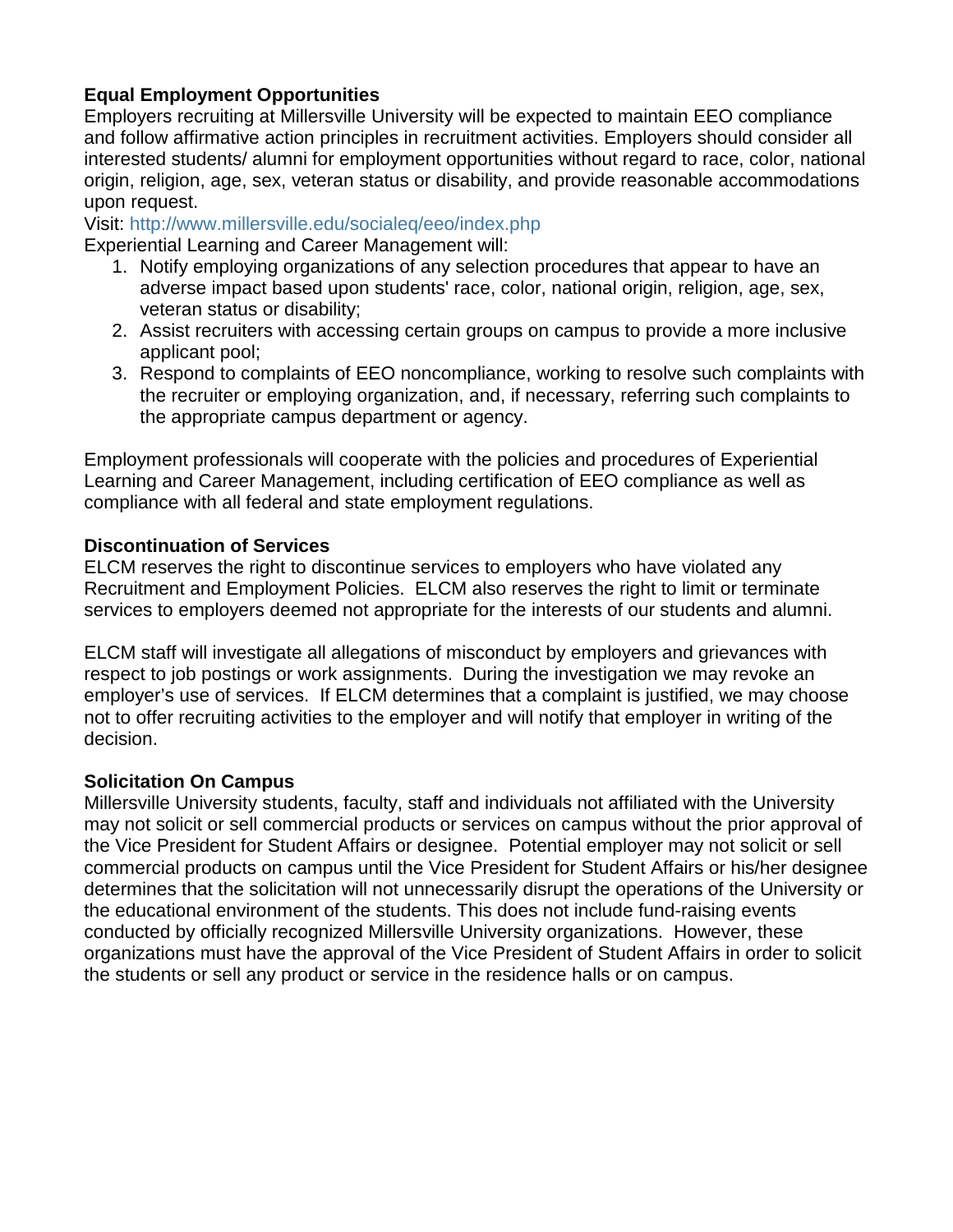## **Third-Party Recruiters**

Third-Party recruiters are defined as agencies, organizations, or individuals recruiting candidates for temporary, part-time, or full-time employment opportunities other than for their own staffing needs. Third-Party recruiters that do not charge an application fee may utilize MU ELCM Career Connection to post announcements regarding specific job and/or internship opportunities. Third-Party recruiters that charge a fee to candidates will be denied access to Experiential Learning and Career Management and MU ELCM Career Connection.

Experiential Learning and Career Management will request contact information for the organization for which the third party is providing recruiting services if/when there is concern related to a company. Experiential Learning and Career Management must respect the confidentiality of this information and may not publish it in any manner. Any disclosure of student information outside of the third-party recruiting organization and the company they are representing will be with prior consent of the student. Third-party recruiters that charge fees to students will not be permitted access to Experiential Learning and Career Management.

#### **Foreign-Based Organizations**

Employers that are foreign-based with no US locations and third-party recruiters who represent foreign-based organizations with no US locations will not be eligible to use MU ELCM Career Connection immediately. Said companies and their representatives are asked to first establish a working relationship with a Millersville University faculty or administrator. The faculty or administrator who agrees to vouch for the organization may then contact Experiential Learning and Career Management's website administrator for further discussion. Alternatively, the employer may send the website administrator a minimum of 1) two reference letters from two career services professionals representing accredited US colleges or universities with whom the employer has worked on a professional basis and 2) a minimum of one reference letter from a recent college graduate who is also a current employee with at least 6 months experience with the foreign-based organization.

# **Job Postings**

MU ELCM Career Connection is a free service for employers to post career-related full-time and internship positions that are appropriate for individuals with or working towards a minimum of a bachelor's degree. Students and alumni create accounts on the system to access postings from employers. In addition, employers will also be able to post part-time, seasonal and full-time opportunities not requiring a degree that may be of interest to current Millersville University students.

#### **Notes on eligibility to post positions**

In order to be approved for posting, the following criteria must be met:

- 1. Employer must have a legitimate website with a published history of at least one year.
- 2. Contact person must have a professional email address that is affiliated with the employer (no personal emails such as Yahoo, Gmail, Hotmail, etc. will be accepted.)
- 3. Company address must be complete and accurate; as well as a recognized US-based address and phone number.
- 4. ELCM does NOT accept job postings that take place in private homes, including temporary, part-time or summer jobs, such as but not limited to: child care, pet-setting, or home maintenance work.
- 5. Does NOT involve any outlay of cash to the student/job seeker.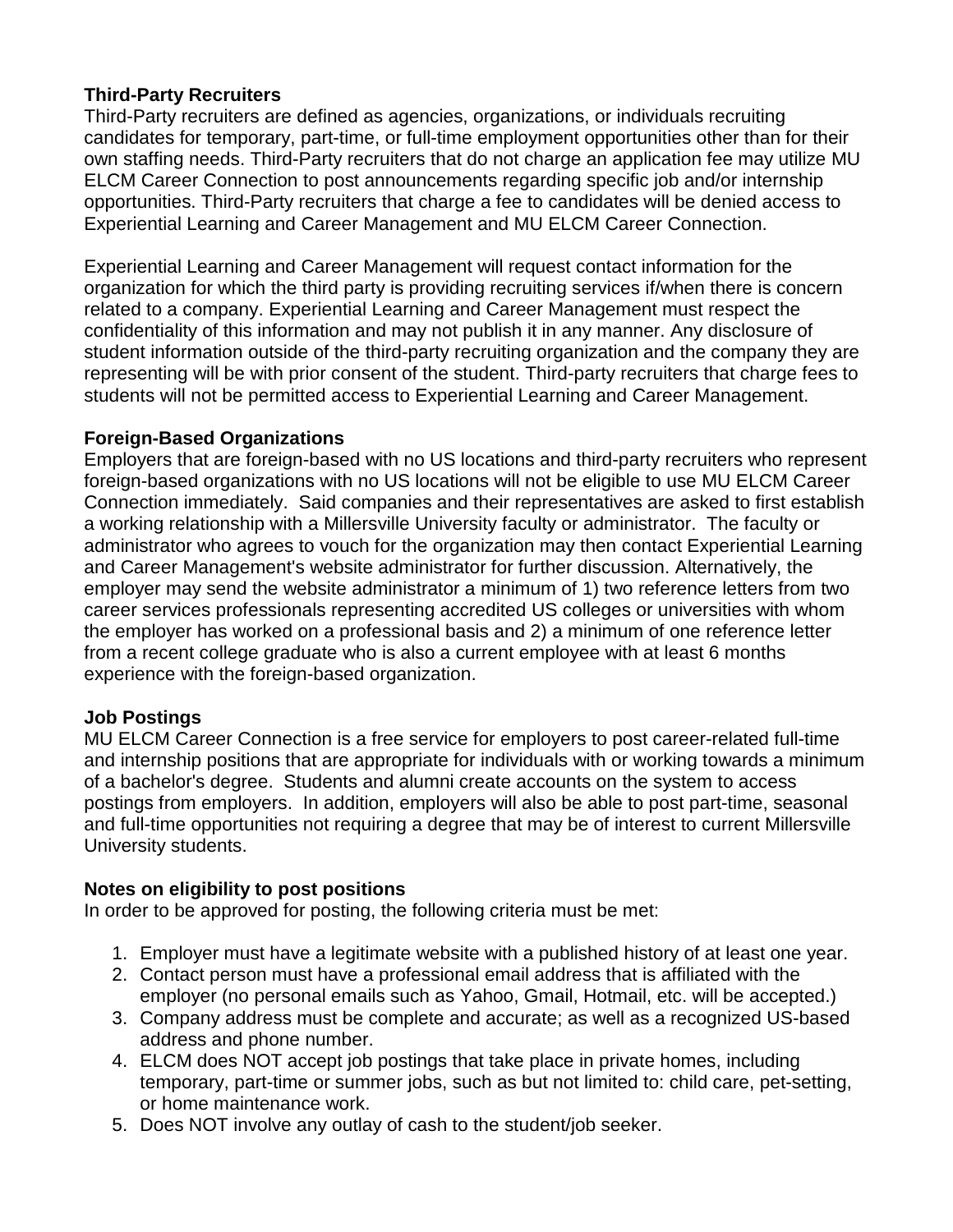- 6. Does NOT require the job seeker to spend money, and then seek reimbursement.
- 7. Does NOT request job seeker to accept and cash checks, etc. prior to formal employment starting.

In an effort to better protect Millersville University students and alumni from unethical and/or fraudulent companies/postings, Experiential Learning and Career Management staff reserve the right to research individual companies and postings to determine if the opportunity in question will ultimately be beneficial and meet the needs of Millersville University students/alumni.

Additional Information:

- *Commission-Only Opportunities* Employers with these opportunities must explicitly state the nature of compensation in the job posting and all written and electronic correspondence with candidates.
- *Up-Front Fees*

Employers requiring up-front fees to be paid by candidates must state the nature and amount of all fees in their job postings and all written and electronic correspondence with candidates. One-time application fees or costs (i.e. housing/living expenses, required materials to purchase, expenses related to additional training and certificates expenses, etc.) must also be specified.

• *Volunteer/Service Learning Opportunities* Organizations seeking to recruit volunteers for service-oriented roles are asked to contact the Volunteer Central (717-871-7224 or Volunteer.Central@millersville.edu).

# **Extending Offers To Candidates**

Experiential Learning and Career Management requires that employers supply accurate information on their organization, employment opportunities, and compensation packages when extending an offer. Employing organizations are responsible for information supplied and commitments made by their representatives.

Experiential Learning and Career Management does not have specific restrictions on when offers may be extended. We do ask that employers communicate decisions to candidates within a reasonable time frame and communicate that time frame to the candidates.

Employers are expected to refrain from using any undue pressure to accept the job offer (including, but not limited to, rescission of offer if not accepted in less than the two-week time frame), or to renege on an acceptance of another offer. If conditions change and require the employing organization to revoke its commitment, the employing organization will pursue a course of action for the affected candidate that is fair and equitable, including (but not limited to) financial assistance and outplacement services. This is in accordance with the National Association of Colleges and Employers (NACE) Position Statement on Rescinded and Deferred Employment Offers. This document provides additional recommendations, legal considerations, and ethical considerations for employers.